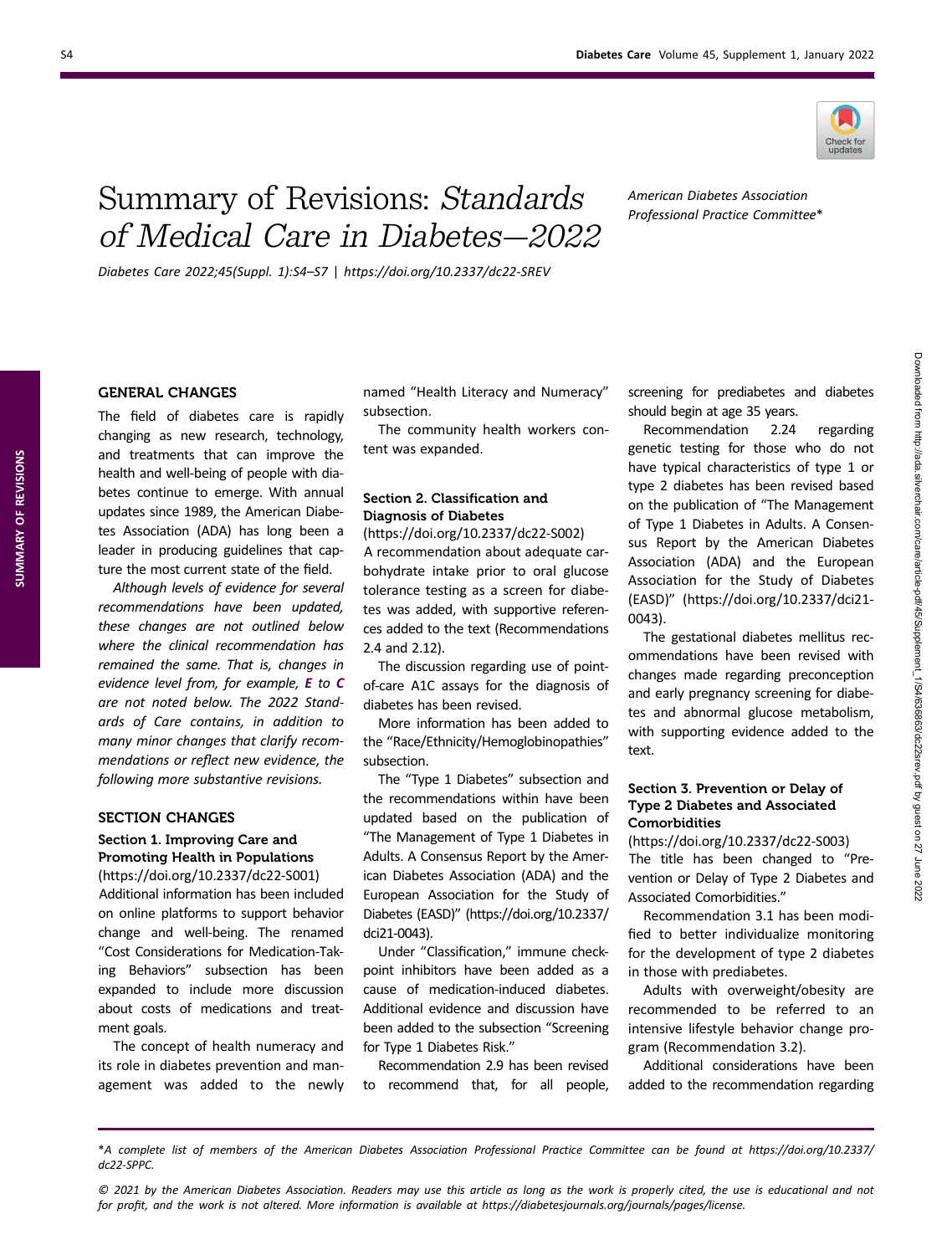metformin therapy (Recommendation 3.6).

More discussion was added on vitamin D supplementation in the "Pharmacologic Interventions" subsection.

There is a new subsection and recommendation on patient-centered care aimed at weight loss or prevention of weight gain, minimizing progression of hyperglycemia, and attention to cardiovascular risk and associated comorbidities.

### Section 4. Comprehensive Medical Evaluation and Assessment of Comorbidities

(<https://doi.org/10.2337/dc22-S004>) The "Immunizations" subsection has been revised, and more information and evidence on the influenza vaccine for people with diabetes and cardiovascular disease has been added to the "Influenza" subsection. Within this subsection, coronavirus disease 2019 (COVID-19) vaccination information has been added based on evolving evidence.

Table 4.6, management of patients with nonalcoholic fatty liver disease (NAFLD) and nonalcoholic steatohepatitis (NASH), and Table 4.7, summary of published NAFLD guidelines, reproduced from "Preparing for the NASH Epidemic: A Call to Action" [\(https://doi.org/10.2337/dci21-](https://doi.org/10.2337/dci21-0020) [0020\)](https://doi.org/10.2337/dci21-0020), provide more information on how to manage these diseases. Developed following an American Gastroenterological Association conference on the burden, screening, risk stratification, diagnosis, and management of individuals with NAFLD, the Call to Action informed other revisions to the "Nonalcoholic Fatty Liver Disease" subsection.

### Section 5. Facilitating Behavior Change and Well-being to Improve Health Outcomes

### (<https://doi.org/10.2337/dc22-S005>)

Recommendation 5.5 has been added to the "Diabetes Self-Management Education and Support" subsection to address digital coaching and digital selfmanagement interviews as effective methods of education and support.

In the "Carbohydrates" subsection, more emphasis has been placed on the quality of carbohydrates selected. In Recommendation 5.15, a fiber goal has been added for additional clarity. Evidence on consumption of mixed meals, insulin

dosing, and impact on glycemia has also been added to this subsection.

A new subsection on cognitive capacity/impairment has been added, with recommendations for monitoring (Recommendation 5.51) and referral (Recommendation 5.52) for formal assessment, and a discussion of the evidence regarding cognitive impairment and diabetes.

### Section 6. Glycemic Targets

(<https://doi.org/10.2337/dc22-S006>) Time in range has been more fully incorporated into the "Glycemic Assessment" subsection.

Time in range thresholds were removed from Recommendation 6.4, and the reader is directed to Table 6.2 for those values.

Glucose variability and the association of hypoglycemia was added to the "Hypoglycemia" subsection, as well as information on hypoglycemia prevention, including the Blood Glucose Awareness Training, Dose Adjusted for Normal Eating (DAFNE), and DAFNEplus programs.

### Section 7. Diabetes Technology (<https://doi.org/10.2337/dc22-S007>)

General recommendations on the selection of technology based on individual and caregiver preferences (Recommendation 7.1), ongoing education on use of devices (Recommendation 7.2), continued access to devices across payers (Recommendation 7.3), support of students using devices in school settings (Recommendation 7.4), and early initiation of technology (Recommendation 7.5) now introduce the technology section, when previously these concepts were distributed throughout the section.

"Self-monitoring of blood glucose (SMBG)" was replaced with the more commonly used "blood glucose monitoring (BGM)" throughout, and more information based on the U.S. Food and Drug Administration recommendation regarding when an individual might need access to BGM was added to the "Blood Glucose Monitoring" subsection.

The recommendations regarding use of continuous glucose monitoring (CGM) were divided between adults (Recommendations 7.11 and 7.12) and youth (Recommendations 7.13 and 7.14), and the recommendation regarding periodic use of CGM or the use of professional CGM has been simplified (Recommen-

dation 7.17). Frequency of sensor use has also been added to the text of the "Continuous Glucose Monitoring Devices" subsection, as well as a restructuring of the text in this section based on study design.

"Smart pens" are now referred to as "connected insulin pens," and more discussion and evidence has been added to the insulin pens content.

The discussion of automated insulin delivery (AID) systems has been combined with the insulin pumps subsection and is separate from the "Do-It-Yourself Closed-Loop Systems" subsection.

Recommendation 7.29 has been modified to include outpatient procedures and the consideration that people should be allowed continued use of diabetes devices during inpatient or outpatient procedures when they can safely use them and supervision is available.

# Section 8. Obesity and Weight Management for the Prevention and Treatment of Type 2 Diabetes

(<https://doi.org/10.2337/dc22-S008>) The title has been changed to "Obesity and Weight Management for the Prevention and Treatment of Type 2 Diabetes."

Evidence has been added regarding the importance of addressing obesity, as both obesity and diabetes increase risk for more severe COVID-19 infections.

The concept of weight distribution and weight gain pattern and trajectory, in addition to weight and BMI, has been added to the "Assessment" subsection.

Recommendation 8.12 and its associated text discussion added to the "Diet, Physical Activity, and Behavioral Therapy" subsection address the lack of clear evidence that dietary supplements are effective for weight loss.

The "Medical Devices for Weight Loss" subsection has been revised to include more information on a newly approved oral hydrogel.

Recommendation 8.21 has been revised to include behavioral support and routine monitoring of metabolic status.

A new recommendation (Recommendation 8.22) and discussion on postbariatric hypoglycemia, its causes, diagnosis, and management have been added.

Table 8.2, medications approved by the FDA for the treatment of obesity, has been updated to include semaglutide.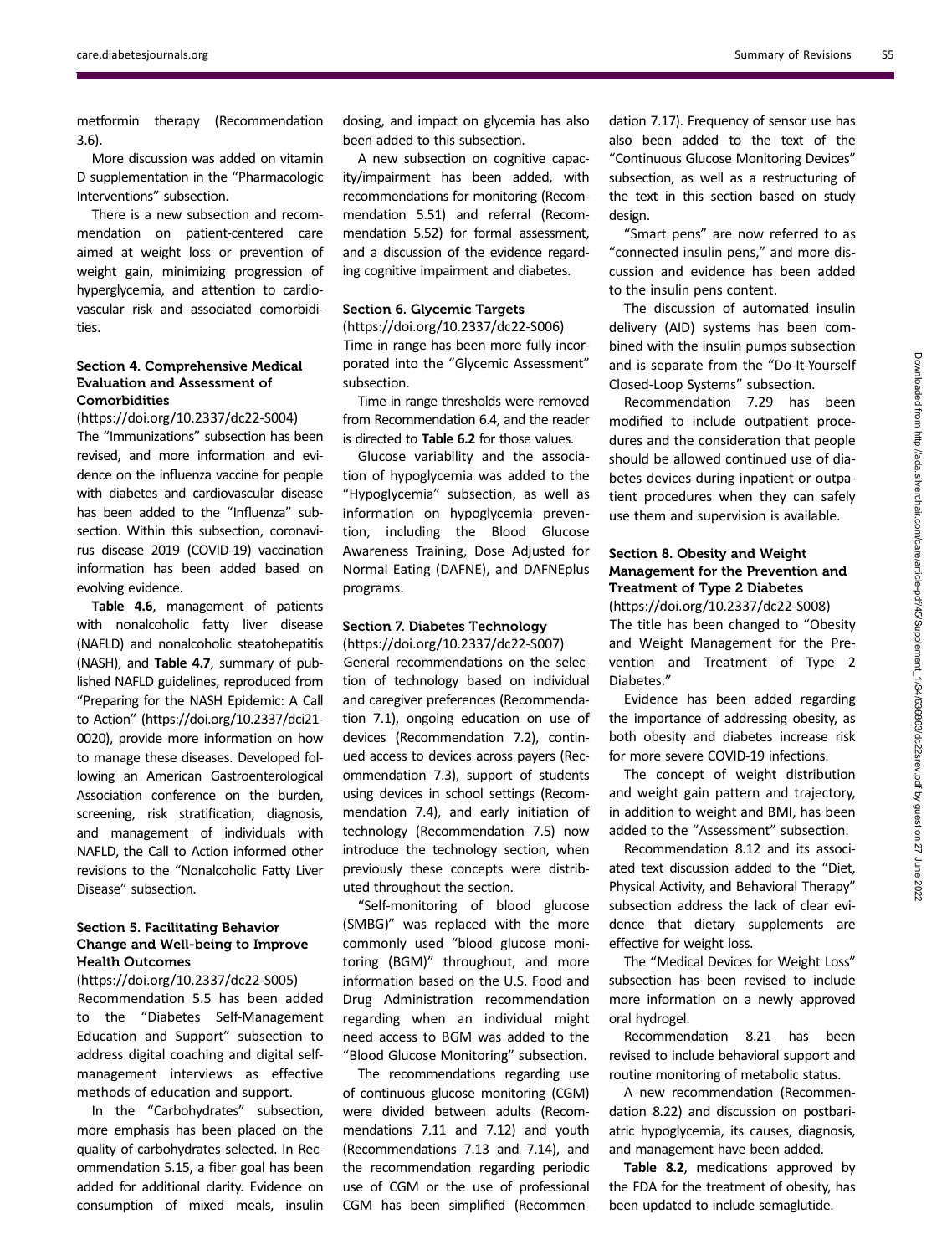# Section 9. Pharmacologic

### Approaches to Glycemic Treatment (<https://doi.org/10.2337/dc22-S009>)

Recommendation 9.3 has been revised to include fat and protein content, in addition to carbohydrates, as part of education on matching mealtime insulin dosing.

Fig. 9.1, "Choices of insulin regimens in people with type 1 diabetes," Fig. 9.2, "Simplified overview of indications for  $\beta$ -cell replacement therapy in people with type 1 diabetes," and Table 9.1, "Examples of subcutaneous insulin regimens," from "The Management of Type 1 Diabetes in Adults. A Consensus Report by the American Diabetes Association (ADA) and the European Association for the Study of Diabetes (EASD)" ([https://doi.org/10.2337/dci21-0043\)](https://doi.org/10.2337/dci21-0043), have been added to the "Pharmacologic Therapy for Adults with Type 1 Diabetes" subsection.

Table 9.2 has been updated.

Recommendation 9.4 has been revised and is now two recommendations (Recommendations 9.4a and 9.4b) on firstline therapies and initial therapies, all based on comorbidities, patient-centered treatment factors, and management needs.

Recommendation 9.5 has been updated with other considerations for the continuation of metformin therapy after patients have been initiated on insulin.

A new recommendation has been added regarding the use of insulin and combination therapy with a glucagonlike peptide 1 (GLP-1) receptor agonist for greater efficacy and durability (Recommendation 9.11).

The section now concludes with an overview of changes made to Fig. 9.3, "Pharmacologic treatment of hyperglycemia in adults with type 2 diabetes," to reconcile emerging evidence and support harmonization of guidelines recognizing alternative initial treatment approaches to metformin as acceptable, depending on comorbidities, patientcentered treatment factors, and glycemic and comorbidity management needs. The principle of medication incorporation is emphasized throughout Fig. 9.3—not all treatment intensification results in sequential add-on therapy, and instead may involve switching therapy or weaning current therapy to accommodate therapeutic changes.

### Section 10. Cardiovascular Disease and Risk Management

(<https://doi.org/10.2337/dc22-S010>) This section is endorsed for the fourth consecutive year by the American College of Cardiology.

A new figure (Fig. 10.1) has been added to depict the recommended comprehensive approach to the reduction in risk of diabetes-related complications.

Recommendation 10.1 on screening and diagnosis of blood pressure has been revised to include diagnosis of hypertension at a single health care visit for individuals with blood pressure measuring  $\geq$ 180/110 mmHg and cardiovascular disease.

More information on low diastolic blood pressure and blood pressure management has been added to the "Individualization of Treatment Targets" subsection under "Hypertension/Blood Pressure Control."

In the "Treatment Strategies: Lifestyle Interventions" subsection under "Hypertension/Blood Pressure Control," discussion has been added on the use of internet or mobile-based digital platforms to reinforce healthy behaviors and their ability to enhance the efficacy of medical therapy for hypertension.

More information on use of ACE inhibitors and angiotensin receptor blocker (ARB) therapy for those with kidney function decline has been added to the "Pharmacologic Interventions" subsection under "Hypertension/Blood Pressure Control."

Ezetimibe being preferential due to its lower cost has been removed from Recommendation 10.24.

More discussion was added on use of evolocumab therapy and reduction in all strokes and ischemic stroke.

A new subsection on statins and bempedoic acid has been added.

A discussion of the ADAPTABLE (Aspirin Dosing: A Patient-Centric Trial Assessing Benefits and Long-term Effectiveness) trial has been added to the "Aspirin Dosing" subsection.

A discussion of the TWILIGHT (Ticagrelor With Aspirin or Alone in High-Risk Patients After Coronary Intervention) trial has been added to the "Indications for P2Y12 Receptor Antagonist Use" subsection.

Recommendation 10.42c has been added to the "Cardiovascular Disease: Treatment" subsection, providing guidance for patients with type 2 diabetes and established atherosclerotic cardiovascular disease (ASCVD) or multiple risk factors for ASCVD on the use of combined therapy with a sodium–glucose cotransporter 2 (SGLT2) inhibitor with demonstrated cardiovascular benefit and a GLP-1 receptor agonist with demonstrated cardiovascular benefit.

A discussion of the Dapagliflozin and Prevention of Adverse Outcomes in Chronic Kidney Disease (DAPA-CKD) trial, the Effect of Sotagliflozin on Cardiovascular Events in Patients With Type 2 Diabetes Post Worsening Heart Failure (SOLOIST-WHF) trial, and the Effect of Efpeglenatide on Cardiovascular Outcomes (AMPLITUDE-O) have been added, in addition to the results of the Dapagliflozin and Prevention of Adverse Outcomes in Heart Failure (DAPA-HF) trial, the Evaluation of Ertugliflozin Efficacy and Safety Cardiovascular Outcomes Trial (VERTIS CV), and the Effect of Sotagliflozin on Cardiovascular and Renal Events in Patients With Type 2 Diabetes and Moderate Renal Impairment Who Are at Cardiovascular Risk (SCORED) trial, which were added as a Living Standards update in June 2021.

Table 10.3C has been updated.

A new subsection, "Clinical Approach," now concludes this section on risk reduction with SGLT2 inhibitors or GLP-1 receptor agonist therapy. Fig. 10.3 has been reproduced from the ADA-endorsed American College of Cardiology "2020 Expert Consensus Decision Pathway on Novel Therapies for Cardiovascular Risk Reduction in Patients with Type 2 Diabetes" [\(https://doi.org/10.1016/j.jacc](https://doi.org/10.1016/j.jacc.2020.05.037) [.2020.05.037](https://doi.org/10.1016/j.jacc.2020.05.037)) and outlines the approach to risk reduction with SGLT2 inhibitor or GLP-1 receptor agonist therapy in conjunction with other traditional, guideline-based preventive medical therapies for blood pressure as well as lipid, glycemic, and antiplatelet therapy.

### Section 11. Chronic Kidney Disease and Risk Management

### (<https://doi.org/10.2337/dc22-S011>)

Formerly, Section 11, "Microvascular Complications and Foot Care," contained content on chronic kidney disease, retinopathy, neuropathy, and foot care. This section has now been divided into two sections: Section 11, "Chronic Kidney Disease and Risk Management" (<https://doi.org/10.2337/dc22-S011>),